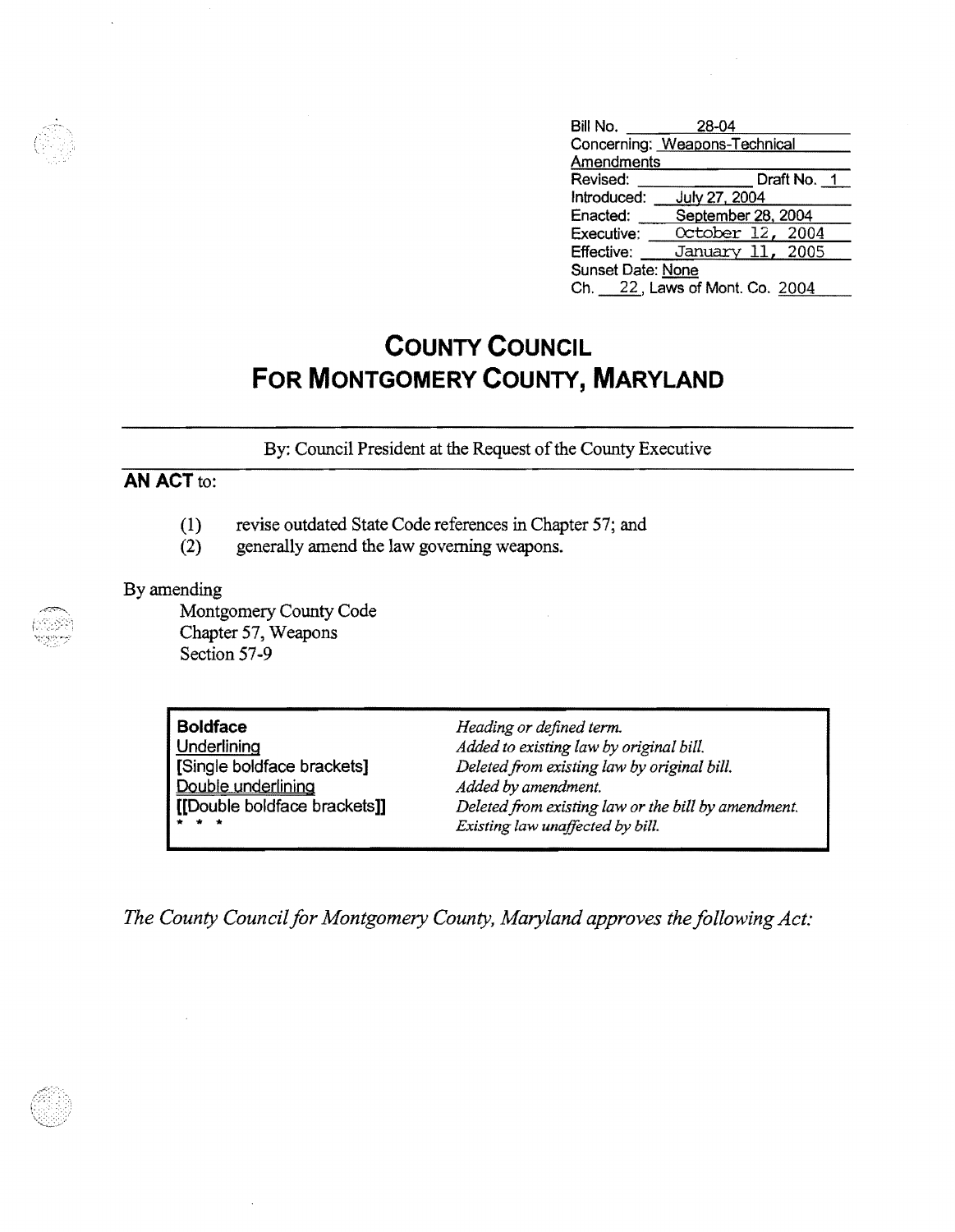- 1 Section 1. Section 57-9 is amended as follows:
- 2 3 4 5 6 57-9. Unlawful ownership or possession of fIrearms. [It shall be unlawful for any person to] A person must not possess, exercise control over, use, carry, transport, or keep a rifle, [or] shotgun, or [discharge a] pistol[, or to have a rifle or shotgun in his possession, custody or control within the county], if the person:
- 7 8 9 10 11 12 (a)  $[He]$  is an unlawful user of,  $[or]$  addicted to, or is under treatment for an addiction to, marijuana or any depressant or stimulant drug or narcotic drug (as defined in [article 27, section 277 of the Annotated Code of Maryland, 1957, as amended] Maryland Criminal Law Code Annotated, sections 1-101, 5-101, 5-401, 5-404, and 5-604 [or is under treatment for such addiction]; or
- 13 14 15 16 17 18 (b)[He] has been convicted in any court of a crime of violence, [or of] trafficking in narcotics, [or of] a criminal violation of any of the provisions of [article 27, sections 441 to 448, subtitle "pistols," Annotated Code of Maryland, 1957, as amended] Maryland Public Safety Code Annotated, sections 5-101 to 5-138, 5-142, or any federal firearms control law; or
- 19 (c) [He] is a fugitive from justice; or
- 20 21 22 23 24 25 (d) [He] has been confined to any hospital or institution for treatment of a mental disorder or for mental illness unless a licensed physician has by affidavit stated that [he] the physician is familiar with the person's history of mental illness and that in [his] the physician's opinion the person is not disabled by such illness in a manner which should prevent [his] the person from possessing a rifle or a shotgun; or